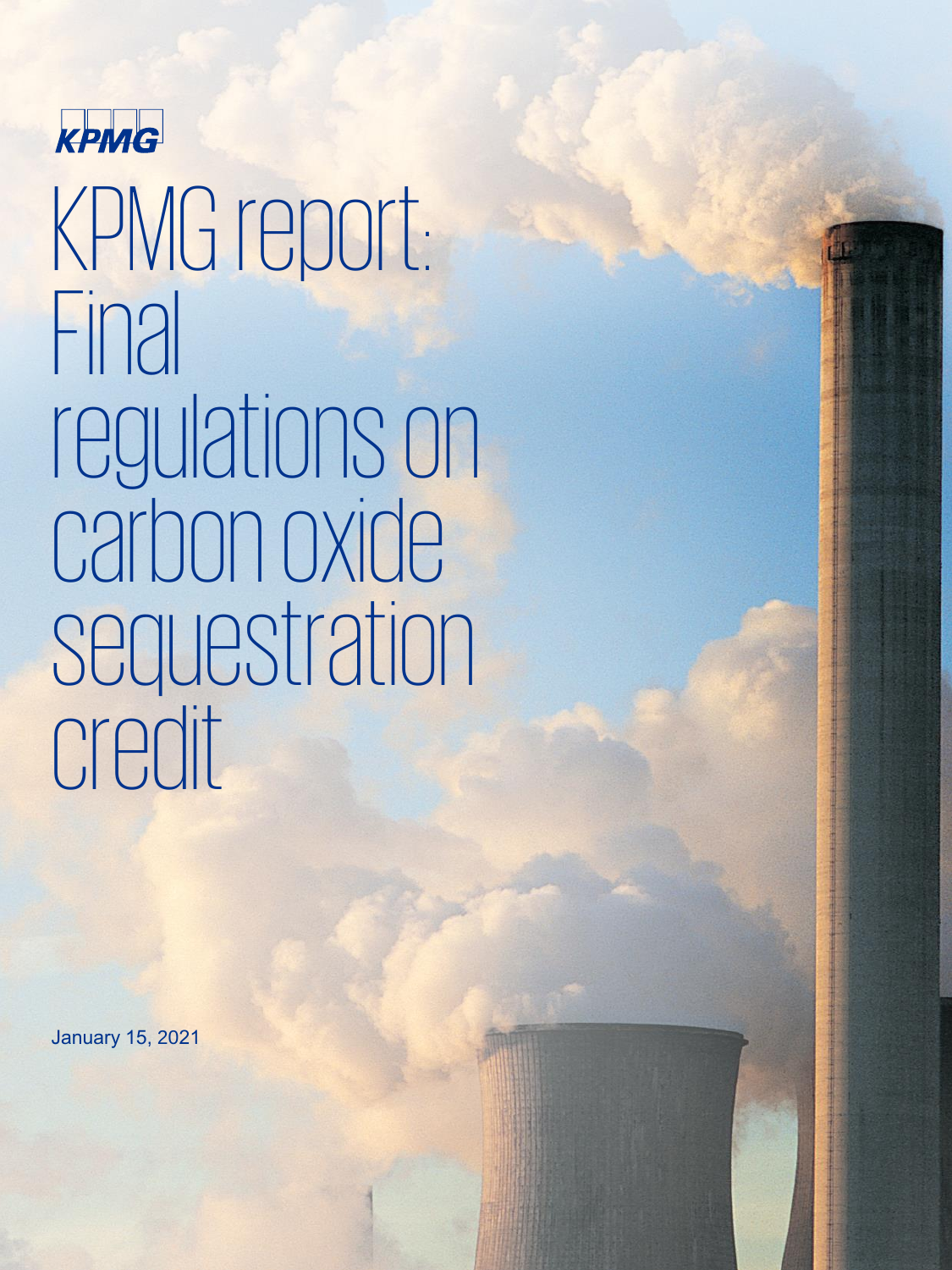# **Introduction**

The U.S. Treasury Department and IRS released final regulations for the section 45Q carbon oxide sequestration credit, providing certainty for developers and investors on credit eligibility requirements.

The final regulations largely follow the proposed regulations with some, favorable changes, most notably the credit recapture period has been shortened from five years to three years.

There are still some areas that will likely require additional guidance, but these regulations will be welcomed by developers, investors, and other participants in the carbon capture value chain.

Read the **[final regulations](https://www.govinfo.gov/content/pkg/FR-2021-01-15/pdf/2021-00302.pdf)** [PDF 429 KB] (46 pages) as published in the Federal Register on January 15, 2021.

The following discussion includes an overview of the newly issued regulations and some initial observations.

## **Contents**

# <span id="page-1-0"></span>Background

In 2018, as part of the Bipartisan Budget Act of 2018 (BBA 2018), Congress significantly enhanced the tax credit available for carbon oxide capture and sequestration.

Specifically, for carbon capture equipment originally placed in service at a qualified facility after February 9, 2018 (the effective date of BBA 2018), the credit rate in 2020 is \$20.22 per metric ton of carbon oxide that is captured and used as a tertiary injectant, and the credit rate increases linearly to \$35 per metric ton in 2026. The credit rate is adjusted for inflation thereafter.

For carbon oxide that is permanently stored but not used as a tertiary injectant, the credit rate in 2020 is \$31.77 per metric ton, and increases linearly to \$50 per metric ton in 2026. Similarly, the credit rate is adjusted for inflation thereafter.

Note that carbon oxide refers to carbon dioxide and carbon monoxide. As a practical matter, carbon

© 2021 KPMG LLP, a Delaware limited liability partnership and a member firm of the KPMG global organization of independent member firms affiliated with KPMG International Limited, a private English company limited by guarantee. All rights reserved.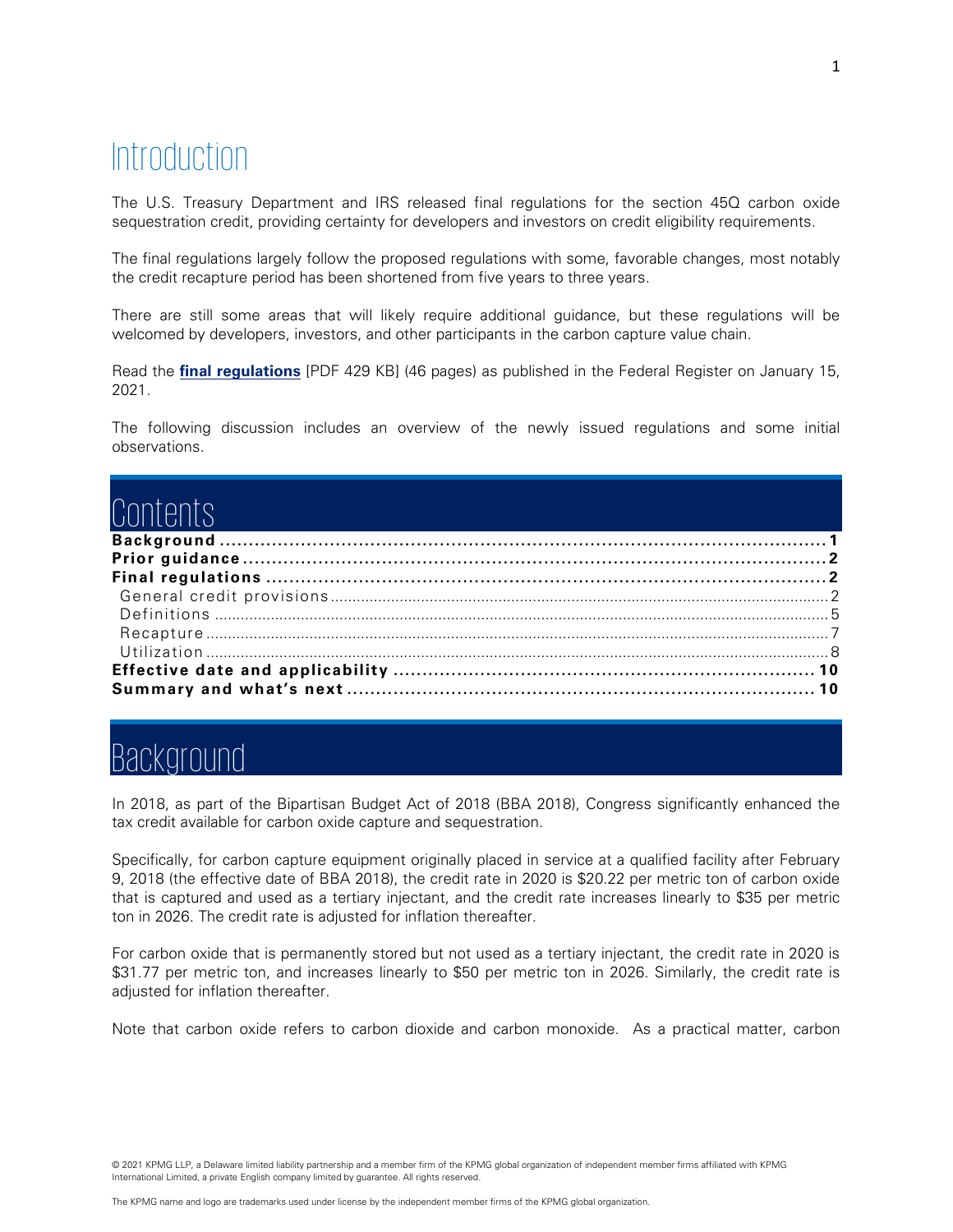dioxide is most commonly used as a tertiary injectant for enhanced oil recovery.[1](#page-2-3) Carbon monoxide is likely to be permanently stored.

The credit is available for a 12-year period beginning with the date that the carbon capture equipment is placed in service. The credit is claimed by the taxpayer that owns the carbon oxide capture equipment and physically or contractually ensures the capture and disposal, injection, or utilization of such qualified carbon oxide. The rules also provide an election that allows the taxpayer that owns the carbon capture equipment to allocate the credit to the person that acquires the carbon oxide and physically undertakes geological storage, disposal, injection, or utilization of such qualified carbon oxide.

Under BBA 2018, in order to be eligible for the credit, a taxpayer must begin construction of a carbon capture equipment project prior to January 1, 2024. This deadline was extended in the Consolidated Appropriations Act of 2021 so that now taxpayers have until January 1, 2026, to begin construction.

# <span id="page-2-0"></span>Prior guidance

In February 2020, the IRS issued Notice 2020-12 providing guidance on when "construction begins" for purposes of §45Q, using rules similar to those applicable to wind and solar projects. Also, in February 2020, the IRS issued and Rev. Proc. 2020-12 which sets forth a safe harbor for tax equity partnerships that claim the section 45Q credit. The safe harbor in Rev. Proc. 2020-12 is similar to the safe harbor for wind production tax credit partnerships discussed in Rev. Proc. 2007-65.

Proposed regulations, issued June 20, 2020, provided long-awaited guidance on various aspects of the section 45Q credit, including definitions, rules for electing to pass the credit to other claimants, recapture period and computation rules, and basic procedures for taxpayers claiming the credit for utilization projects.

# <span id="page-2-1"></span>Final regulations

## <span id="page-2-2"></span>General credit provisions

Like the proposed regulations, the final regulations largely mirror the statute in stating the credit amounts available. The final regulations do, however, provide some clarifications and additional rules, as described below.

#### **Aggregation**

In order to qualify for the carbon oxide sequestration credit, taxpayers must capture and sequester a minimum amount of carbon oxide per tax year.

Facilities that acquire carbon oxide from the ambient air must capture and sequester at least 25,000 metric tons of qualified oxide during the tax year.

For qualified facilities other than electric generating facilities, taxpayers generally must capture and

<span id="page-2-3"></span><sup>1</sup> Note there is also a credit under section 43 for enhanced oil recovery investments. The credit is phased in or out based on the average price of oil for the year compared to an inflation adjusted reference price. The credit has been phased out for several years but will likely be available in 2021 based on 2020 domestic oil prices.

<sup>©</sup> 2021 KPMG LLP, a Delaware limited liability partnership and a member firm of the KPMG global organization of independent member firms affiliated with KPMG International Limited, a private English company limited by guarantee. All rights reserved.

The KPMG name and logo are trademarks used under license by the independent member firms of the KPMG global organization.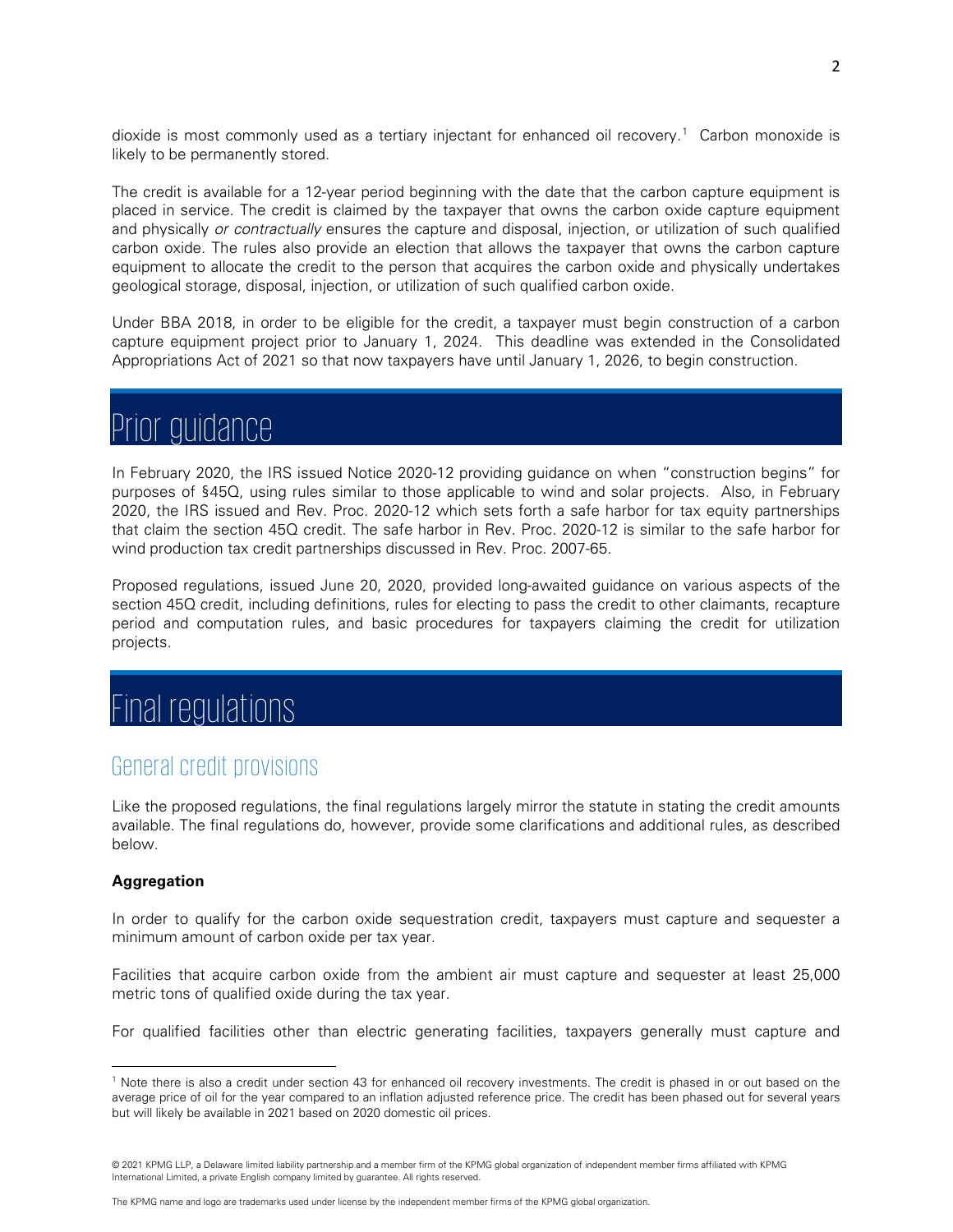sequester 100,000 metric tons of carbon oxide per tax year. For electric generating facilities, taxpayers must capture and sequester at least 500,000 metric tons of carbon oxide per tax year. A lower threshold of 25,000 metric tons is available if the carbon oxide is:

- Fixated through photosynthesis or chemosynthesis, such as through growing algae or bacteria;
- Chemically converted to a material or chemical compound in which such carbon oxide is securely stored; or
- Used for any other purpose of which a commercial market exists, as determined by Treasury guidance.

In addition, taxpayers that owned carbon capture equipment that was placed in service prior to BBA 2018 may elect to claim the BBA 2018 credits as long as the facility captures at least 500,000 metric tons of carbon oxide in a tax year and did not claim the pre-BBA 2018 section 45Q credit.

Several commenters suggested that it should be permissible in some circumstances for taxpayers to aggregate capture amounts from multiple facilities to meet the various minimum capture requirements. The final regulations adopt this suggestion and incorporate the "single project" factors from Notice 2020- 12. Factors indicating that multiple qualified facilities or units of carbon capture equipment are operated as part of a single project include, but are not limited to: (1) the units of carbon capture equipment are owned by the same legal entity; (2) the units of carbon capture equipment are commonly managed or operated; (3) the units of carbon capture equipment are operated under similar operations and maintenance protocols established by the owner of the equipment, considering differences attributable in resource utilization and expected use of captured carbon oxides; (4) the units of carbon capture equipment are constructed pursuant to a single plan for Front-End Engineering and Design (FEED) or other approaches for front-end planning (e.g., the Front-End Loading (FEL) approach); (5) the carbon oxide captured with the carbon capture equipment is transported, disposed of, utilized, or used as a tertiary injectant pursuant to a shared contract; (6) the units of carbon capture equipment were constructed pursuant to a single construction management contract; and (7) if construction of any unit of carbon capture equipment was debt financed, construction of all units of carbon capture equipment is financed pursuant to a single loan agreement.

## KPMG observation

The incorporation of the aggregation rule is a welcome change and logically harmonizes the singleproject concept from Notice 2020-12 with the regulations. This will be especially welcome to projects using smaller capture units, including the landfill industry, which advocated for this change in comments.

#### **Annualization**

The final regulations retain the rule from the proposed regulations providing for annualization for the first tax year in which carbon capture equipment is placed in service at a qualified facility. This rule allows taxpayers to satisfy the production threshold requirements discussed above on a pro rata basis. The final regulations go further than the proposed regulations in also allowing annualization for the last year of the 12-year credit period.

#### **Contractual disposal arrangement**

The credit may be claimed by the person that both owns the carbon capture equipment and physically or contractually ensures the capture and disposal, injection, or utilization of such qualified carbon oxide.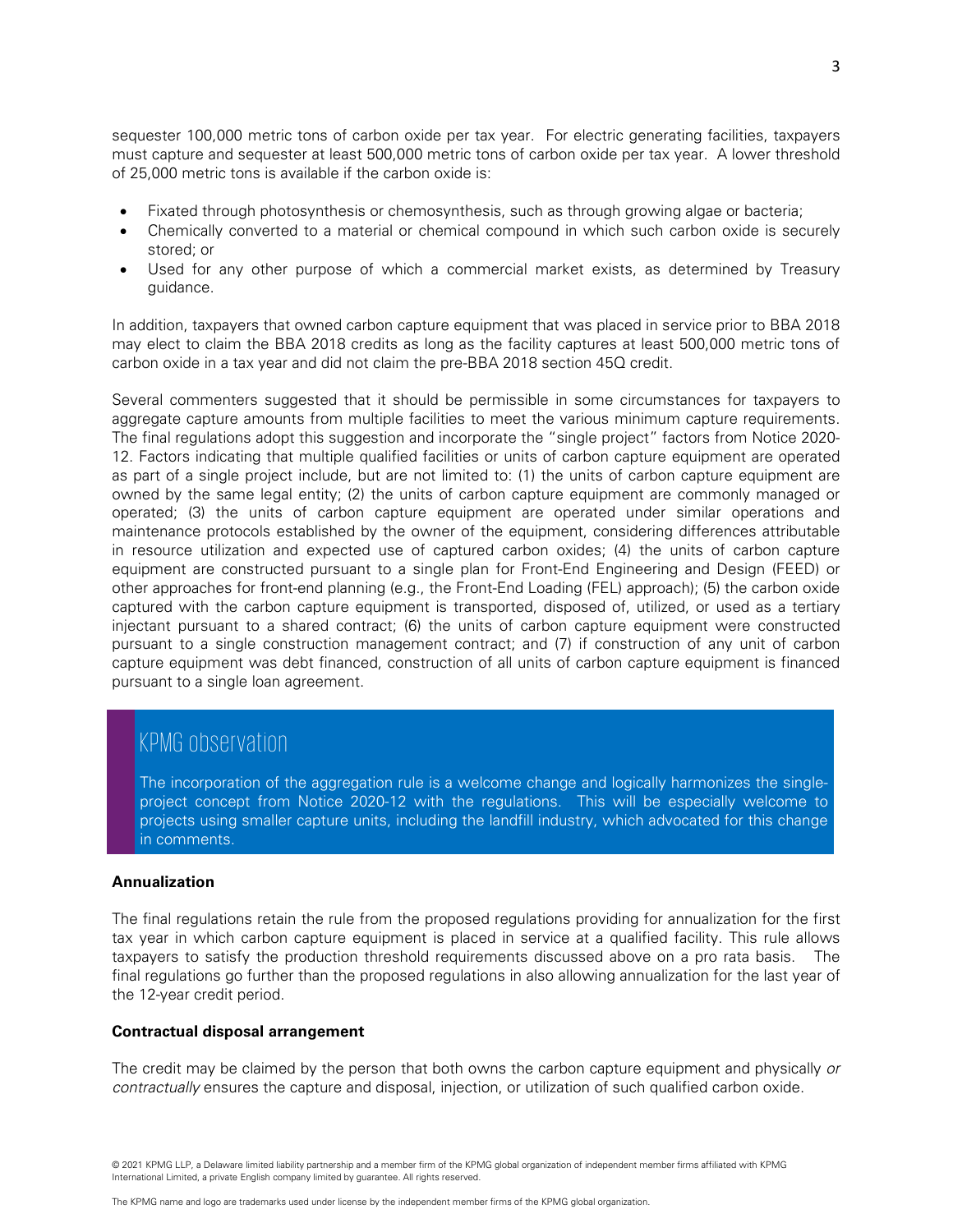The proposed regulations provided some clarification as to what contractual terms would be necessary. The proposed regulations also provided that a taxpayer may enter into multiple contracts with multiple parties for the disposal, injection, or utilization of qualified carbon oxide.

Further, the proposed regulations required that the agreement between the parties be a binding written contract and a contract is binding only if it is enforceable under state law and does not limit damages to a specified amount.

Many commenters noted that the definition of binding written contract in the proposed regulations as it related to liquidated damages did not seem to fully incorporate the binding contract requirements in Notice 2020-12 and elsewhere in the Code. In response, the final regulations make the written binding contract definition consistent by providing that a contractual provision that limits damages to an amount equal to at least 5% of the total contract price will not be treated as limiting damages to a specified amount.

Additionally, the final regulations provide that a taxpayer may enter into a binding written contract with a general contractor that hires subcontractors to physically carry out the capture, disposal, injection, or utilization of the qualified carbon oxide. The final regulations also permit multiple binding written contracts.

Each contract, along with the parties thereto, must be reported to the IRS annually, on a Form 8933, by each party to the contract. In addition to the information required by Form 8933, taxpayers must also include four pieces of additional information:

- Name and taxpayer identification number (TIN) of the taxpayer to whom the credit is attributable;
- Name and TIN of each party with whom the taxpayer has entered into a contract to ensure the disposal, injection, or utilization of qualified carbon oxide;
- Number of metric tons of qualified carbon oxide each contracting party disposes of, injects, or utilizes on behalf of the contracting taxpayer each tax year; and
- Special Environmental Protection Agency (EPA) information if there is disposal in secure geological storage or the use of qualified carbon oxide as a tertiary injectant in enhanced oil or natural gas recovery.

It should be noted that the final regulations provide that the failure of the taxpayer claiming the credit to satisfy this reporting requirement in a tax year will result in the inability of that taxpayer to claim the credit with respect to any qualified carbon oxide that is disposed of, injected, or utilized in that tax year pursuant to that particular contract.

#### **Election**

Under the statute the owner of carbon capture equipment may elect to allocate the section 45Q credit to the person that contractually ensures the capture and disposal, injection, or utilization of such qualified carbon oxide.

Similar to the proposed regulations, the final regulations provide that the election to allocate the credit to the person that contractually ensures the capture and disposal, injection, or utilization of such qualified carbon oxide, can be made annually and that the taxpayer can elect to allocate only a portion of the credit to the counterparty. Further, the taxpayer can allocate the credit to multiple counterparties if more than one person is disposing of or utilizing the carbon oxide.

The final regulations, in response to comments about the availability of the credit to subcontractors and/or other participants in the value chain, provide that only the disposer, injector, or utilizer that enters

<sup>©</sup> 2021 KPMG LLP, a Delaware limited liability partnership and a member firm of the KPMG global organization of independent member firms affiliated with KPMG International Limited, a private English company limited by guarantee. All rights reserved.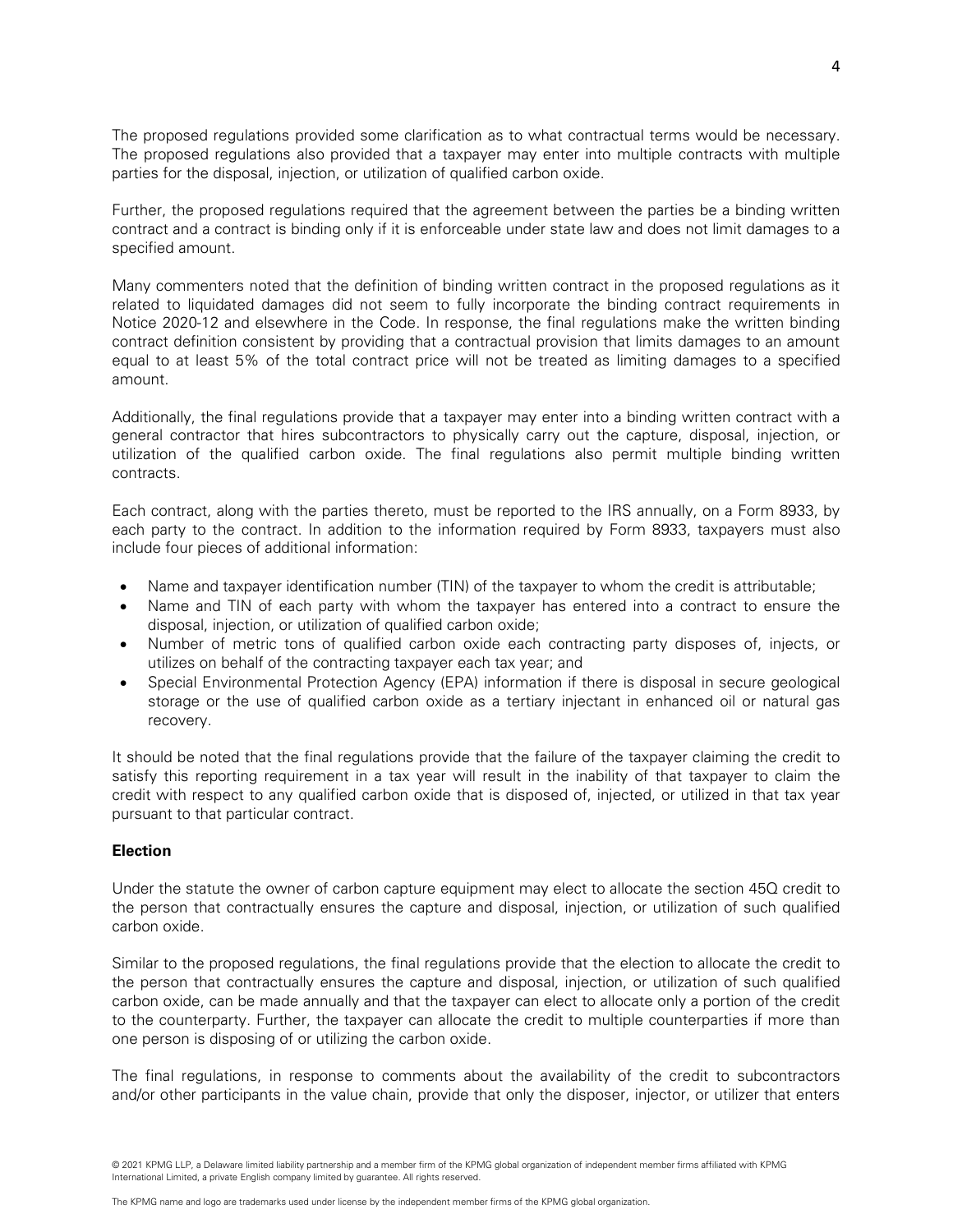into the contract with the electing taxpayer for the disposal, injection, or utilization of the electing taxpayer's qualified carbon oxide is the party that may qualify as a credit claimant. If such disposer, injector, or utilizer enters into a subcontract with a third party to carry out the disposal, injection, or utilization, then the subcontractor may not be a credit claimant.

Both an electing taxpayer and a credit claimant are required to include a Form 8933 with its timely filed federal income tax return or Form 1065 (including extensions) as applicable. The proposed regulations required an electing taxpayer to provide each credit claimant with a copy of the electing taxpayer's Form 8933, and that each credit claimant attach that copy of the electing taxpayer's Form 8933 to its own Form 8933. The final regulations follow those procedures and further provide that if the taxpayer claiming the section 45Q credit fails to satisfy the reporting requirements, then that taxpayer may not claim the section 45Q credit. The final regulations provide that the election must be made on an annual basis no later than the time prescribed by law (including extensions) for filing the federal income tax return and may not be made on an amended federal income tax return. An exception to the amended return prohibition is provided for tax years ending after February 9, 2018, but not for tax years beginning after January 13, 2021 (the effective date of the final regulations).

## KPMG observation

In the contractual disposal and election to allocate contexts, taxpayers should take care to document these contractual arrangements and election attachments carefully, especially in cases when taxpayers contract with multiple counterparties and potentially contract with different counterparties in each year.

## <span id="page-5-0"></span>Definitions

#### **Carbon capture equipment**

Section 45Q does not define carbon capture equipment. The proposed regulations provided that in general, carbon capture equipment includes all components of property that are used to capture or process carbon oxide until the carbon oxide is transported for disposal, injection, or utilization. Further, the proposed regulations listed specific uses for the equipment, as well as items that are included in, or excluded from, the definition of carbon capture equipment.

In response to comments, the final regulations provide that carbon capture equipment generally includes all components of property that are used to capture or process carbon oxide until the carbon oxide is transported for disposal, injection, or utilization, but the final regulations remove the list of qualifying carbon capture components and the excluded components. Further, the final regulations provide that carbon capture equipment generally does not include components of property used for transporting qualified carbon oxide for disposal, injection, or utilization. However, the final regulations provide that carbon capture equipment includes a system of gathering and distribution lines that collect carbon oxide captured from a qualified facility or multiple qualified facilities that constitute a single project (as described in Notice 2020-12).

The final regulations clarify that all components that make up an independently functioning process train capable of capturing, processing, and preparing carbon oxide for transport should be treated as one unit of carbon capture equipment.

© 2021 KPMG LLP, a Delaware limited liability partnership and a member firm of the KPMG global organization of independent member firms affiliated with KPMG International Limited, a private English company limited by guarantee. All rights reserved.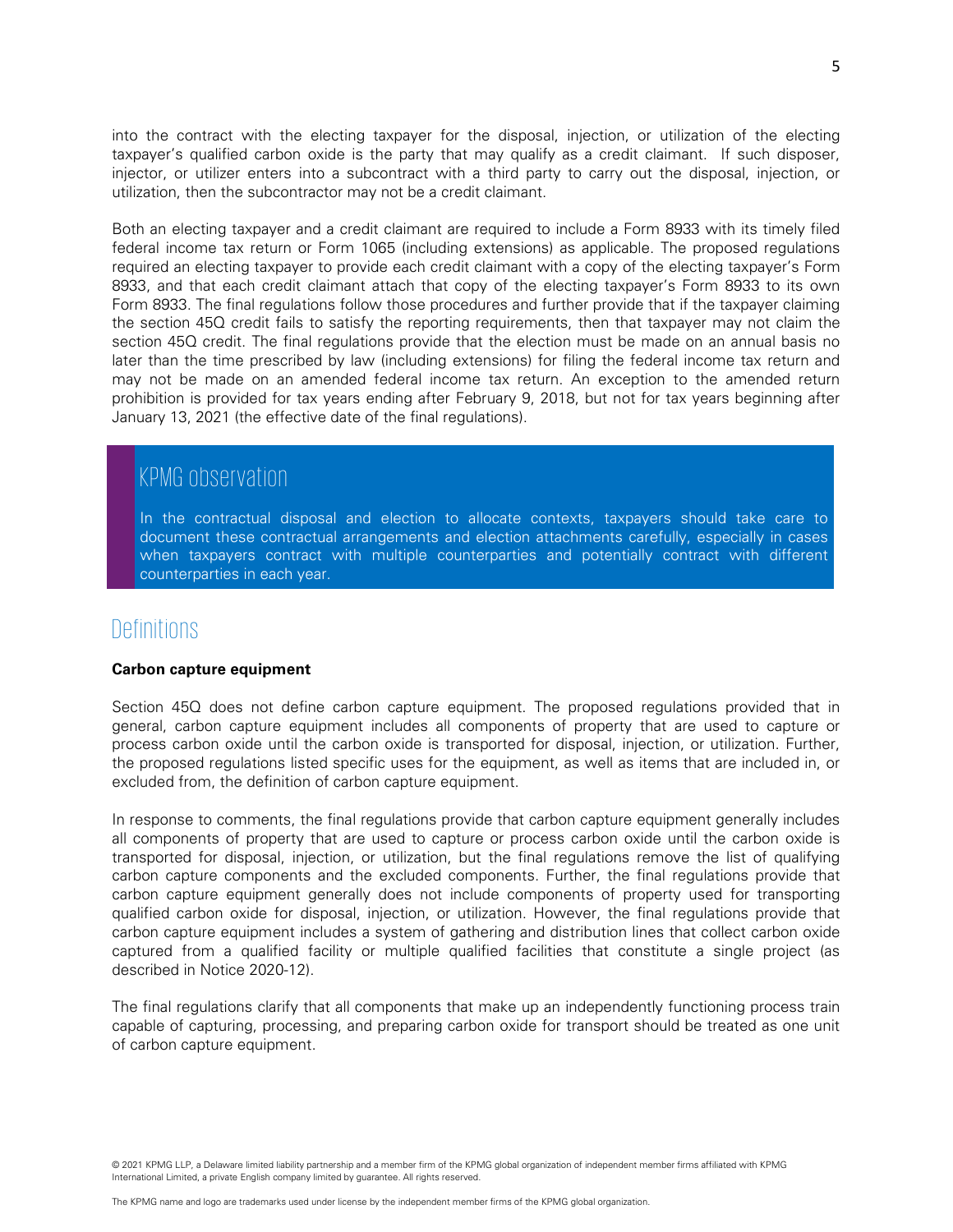#### **80/20 rule**

The proposed regulations included an "80/20 rule," which allow a qualified facility or carbon capture equipment to qualify as originally placed in service even though it contains some used components of property, if the fair market value of the used components of property is not more than 20% of the total value of the qualified facility or carbon capture equipment. For purposes of the 80/20 rule, the cost of a new qualified facility or carbon capture equipment includes all properly capitalized costs of the new qualified facility or carbon capture equipment. The proposed regulations also allowed taxpayers to elect to include the cost of new equipment for a pipeline owned and exclusively used by that taxpayer to transport carbon oxides captured from that taxpayer's qualified facility.

The 80/20 rule has long been used to determine eligibility of used property for other energy tax credits. And the IRS and Treasury have been reluctant in these other contexts to expand upon or provide additional guidance relating to 80/20 eligibility. Despite numerous questions from commenters, especially with respect to valuation, the IRS and Treasury largely declined to provide any additional guidance on the 80/20 rule for purposes of section 45Q and instead refer taxpayers back to Rev. Rul. 94-31, the guidance where the rule was first articulated.

## KPMG observation

The application of the 80/20 rule to section 45Q is an area in need of additional study and will likely continue to generate interest and questions. In particular, taxpayers want to be able to rely on the 80/20 rule to access the higher BBA 2018 credit rates.

#### **Qualified facility**

The section 45Q credit is available to taxpayers that either capture carbon oxide from the ambient air or capture it from an "industrial facility."

Section 45Q does not define the term "industrial facility." The proposed regulations adopted the definition of industrial facility used in Notice 2020-12, which provides that an "industrial facility" is a facility that produces a carbon oxide stream from a fuel combustion source, a manufacturing process, or a fugitive carbon oxide-emission source that, absent capture and disposal, injection, or utilization, would otherwise be released into the atmosphere. Under the proposed regulations, an industrial facility did not include a facility that produces carbon dioxide from carbon dioxide production wells at natural carbon dioxide-bearing formations or at naturally occurring subsurface springs. The proposed regulations further provided a safe harbor under which a deposit of natural gas that contains less than 10% carbon dioxide by volume is not a natural carbon dioxide-bearing formation (10% safe harbor). For other deposits, whether a well is producing from a natural carbon dioxide-bearing formation is based on all the facts and circumstances.

Commenters sought clarification and revisions to the 10% safe harbor, generally noting that it was too low of a threshold and did not account for the different types of formations and processes. The final regulations replace the facts-and-circumstances standard and the 10% safe harbor in the proposed regulations and adopt a greater-than-90% test. In other words, the definition of "industrial facility" excludes carbon dioxide production wells at natural carbon dioxide-bearing formations, or at naturally occurring subsurface springs, with greater than 90% carbon dioxide by volume.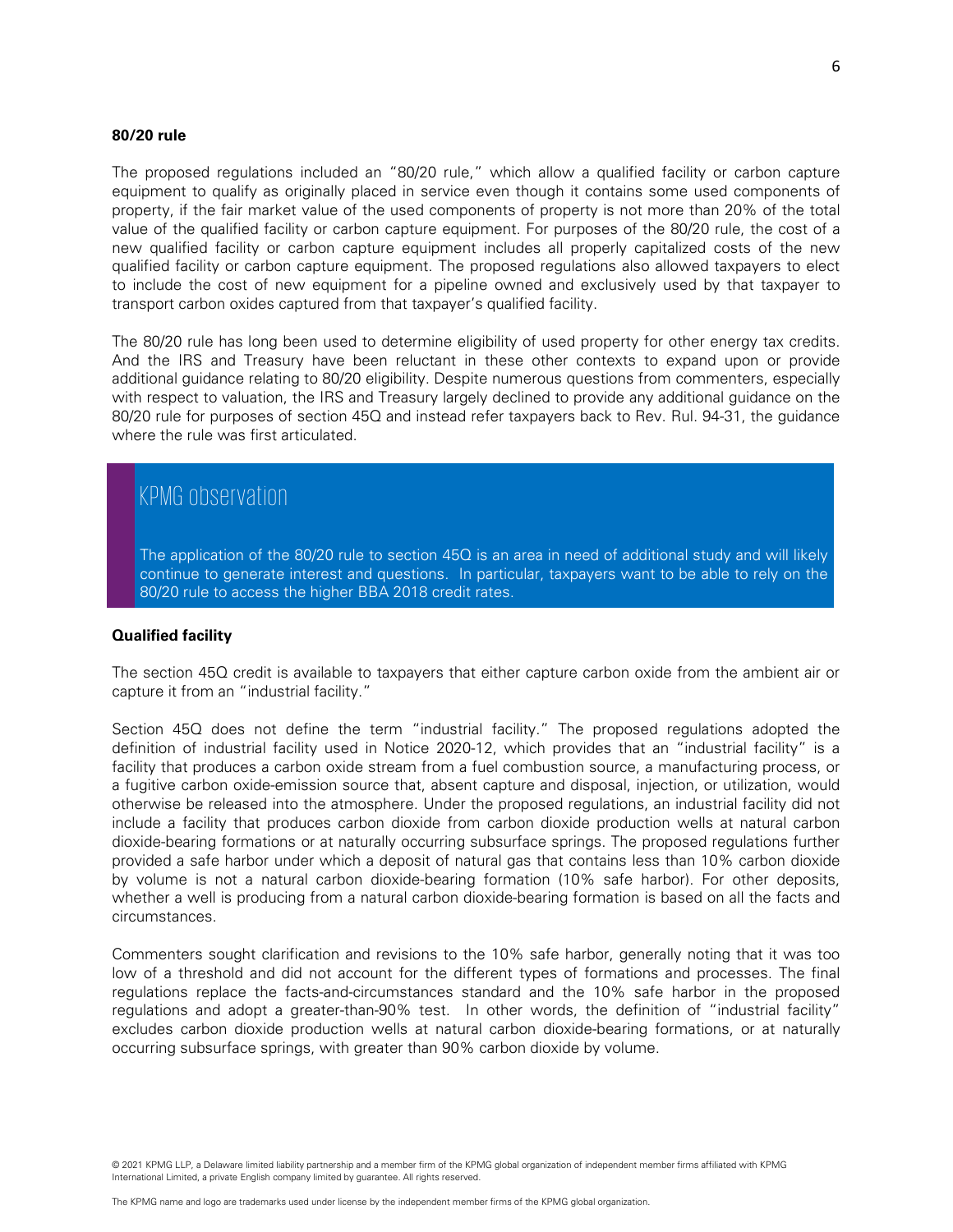#### **Secure geological storage**

Under the proposed regulations, when a carbon oxide is used as a tertiary injectant for purposes of Enhanced Oil Recovery (EOR), operators are permitted to comply with International Organization for Standardization (ISO) rules known as "CSI/ANSI ISO 27916:19" in order to demonstrate secure geological storage. Previous IRS rules and Form 8933 instructions required EOR operators to report under EPA rules (so-called Subpart RR) in order to demonstrate secure geological storage for section 45Q eligibility. Compliance with Subpart RR in the EOR context was viewed by many as overly burdensome, as it was beyond what was required even for EPA well classification permitting purposes.

Under the proposed regulations, projects that stored the carbon oxide permanently must continue to report under Subpart RR to demonstrate secure geological storage.

The availability of ISO reporting for EOR was largely well received, although some commenters asked for Treasury and the IRS to compel more public reporting and transparency.

The final regulations adopt the proposed rules on secure storage without major changes. While the preamble to the final regulations notes the importance of transparency and accountability, it states that there is no statutory authority for requiring public reporting.

## <span id="page-7-0"></span>Recapture

The carbon oxide sequestration credit is recaptured if carbon oxide for which a credit has been claimed ceases to be captured, disposed of, or used as a tertiary injectant. Recapture events are determined separately for each project involving capture, disposal or use of qualified carbon oxide as a tertiary injectant.

#### **Recapture period**

The proposed regulation provided a five-year recapture period. In response to comments received, the final regulations shorten the recapture period to three years. The three-year recapture period begins on the date of the first injection of qualified carbon oxide for disposal in secure geological storage or use as a tertiary injectant on which the section 45Q credit was claimed and ends the earlier of:

- Three years after the last tax year in which the taxpayer claimed a section 45Q credit, or
- The date monitoring ends under the requirements of the Subpart RR standard or the ISO standard, whichever is applicable to the taxpayer.

Thus, recapture is required if carbon oxide leaks into the atmosphere during the recapture period, but a leakage of carbon oxide that occurs after the recapture period would not lead to recapture of credits.

## KPMG observation

In requesting a shorter recapture period, many commenters argued that there is no evidence supporting a five-year period. And commenters further described how a longer recapture period introduced more risk for investors, negatively impacting the economics of developing these projects. A three-year recapture period will hopefully mitigate these concerns and help reduce barriers for investors.

7

© 2021 KPMG LLP, a Delaware limited liability partnership and a member firm of the KPMG global organization of independent member firms affiliated with KPMG International Limited, a private English company limited by guarantee. All rights reserved.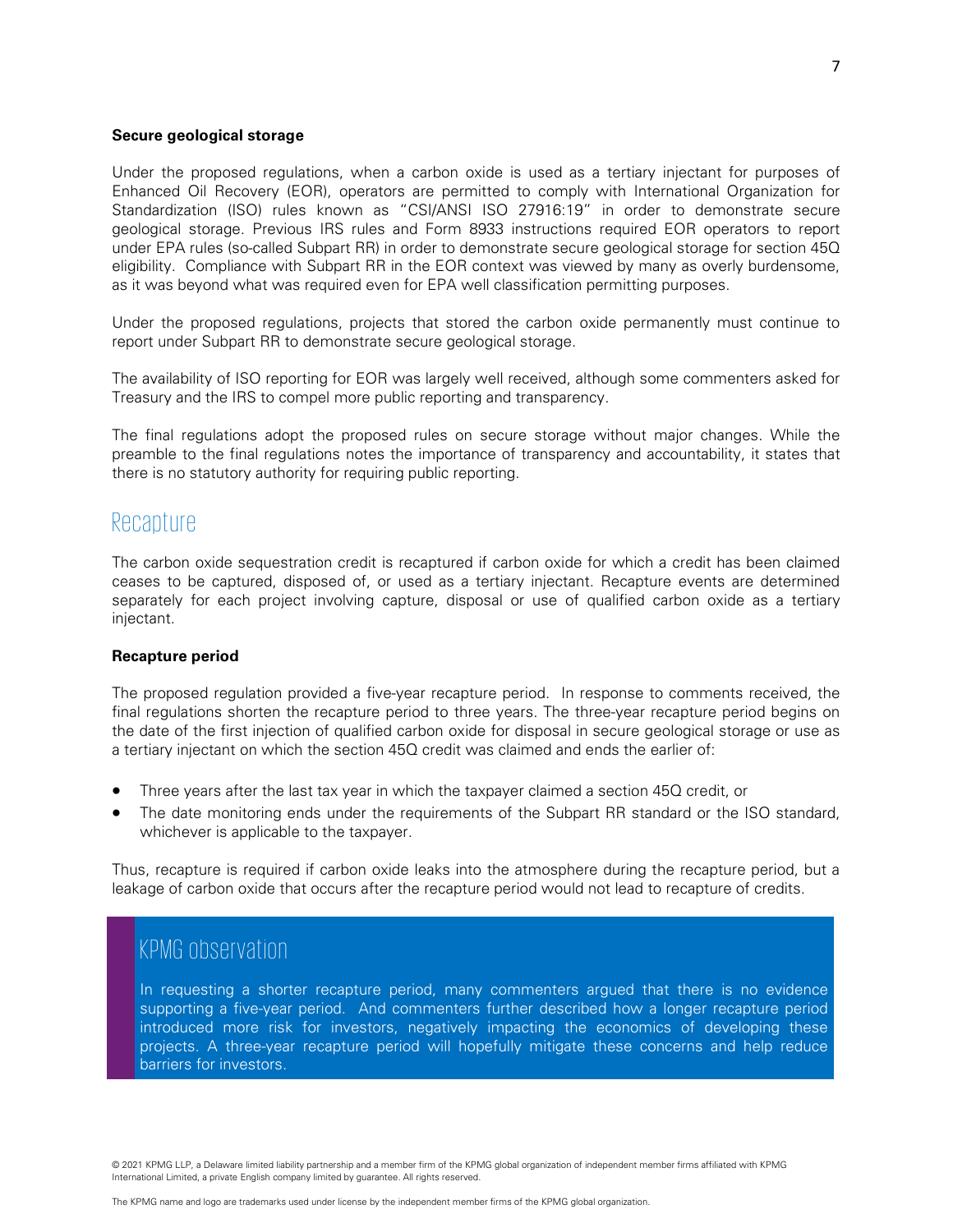#### **Computation of recapture**

The proposed regulations provided a framework for computing the recapture amount, which is adopted into the final regulations. In general, the amount of recaptured carbon oxide is equal to the amount by which the leaked amount of carbon oxide, in metric tons, in a given tax year, exceeds the amount of qualified carbon oxide disposed of in secure geological storage or used as a tertiary injectant in the tax year. Thus, if the leaked amount of carbon oxide does not exceed the amount of carbon oxide disposed of in secure geological storage or used as a tertiary injectant in the relevant tax year, there is no recapture amount and no further adjustments to prior tax years are needed.

The recapture amount is equal to the product of the quantity of recaptured carbon oxide (in metric tons) and the appropriate credit rate.

Recapture amounts are calculated on a last-in-first-out basis (LIFO), meaning that to the extent there is recapture in a particular year, such recapture will be deemed attributable first to the prior tax year, then to the tax year before that, and then up to a maximum of the third preceding year.

A recapture event includes the intentional removal of carbon oxide from secure geological storage; however, the final regulations provide a helpful clarification related to use of the recycled carbon oxide in EOR operations. Specifically, the final regulations state that if a taxpayer removes qualified carbon oxide from an EOR project and reinjects into the same project, that intentional removal will not trigger a recapture event. However, if the qualified carbon oxide is instead injected into a different project, such removal is a recapture event.

## KPMG observation

The guidance on recycled carbon oxide is a helpful and welcome clarification. The proposed regulations were silent on this point creating uncertainty around a common practice in EOR. If recapture applied in this context it would have resulted in frequent recapture events adding complications and burdens to the compliance process.

## <span id="page-8-0"></span>Utilization

Section 45Q credits are available for the "utilization of qualified carbon oxide." For this purpose "utilization" means (i) the fixation of such qualified carbon oxide through photosynthesis or chemosynthesis, such as through the growing of algae or bacteria; (ii) the chemical conversion of such qualified carbon oxide to a material or chemical compound in which such qualified carbon oxide is securely stored; or (iii) the use of such qualified carbon oxide for any other purpose for which a commercial market exists (with the exception of use as a tertiary injectant in EOR), as determined by Treasury.

#### **Life cycle analysis**

The amount of qualified carbon oxide utilized by the taxpayer is equal to the metric tons of qualified carbon oxide which the taxpayer demonstrates, based upon a lifecycle analysis (LCA) of greenhouse gas emissions, were (i) captured and permanently isolated from the atmosphere, or (ii) displaced from being emitted into the atmosphere.

The term "lifecycle greenhouse gas emissions" means the aggregate quantity of greenhouse gas emissions (including direct emissions and significant indirect emissions such as significant emissions

<sup>©</sup> 2021 KPMG LLP, a Delaware limited liability partnership and a member firm of the KPMG global organization of independent member firms affiliated with KPMG International Limited, a private English company limited by guarantee. All rights reserved.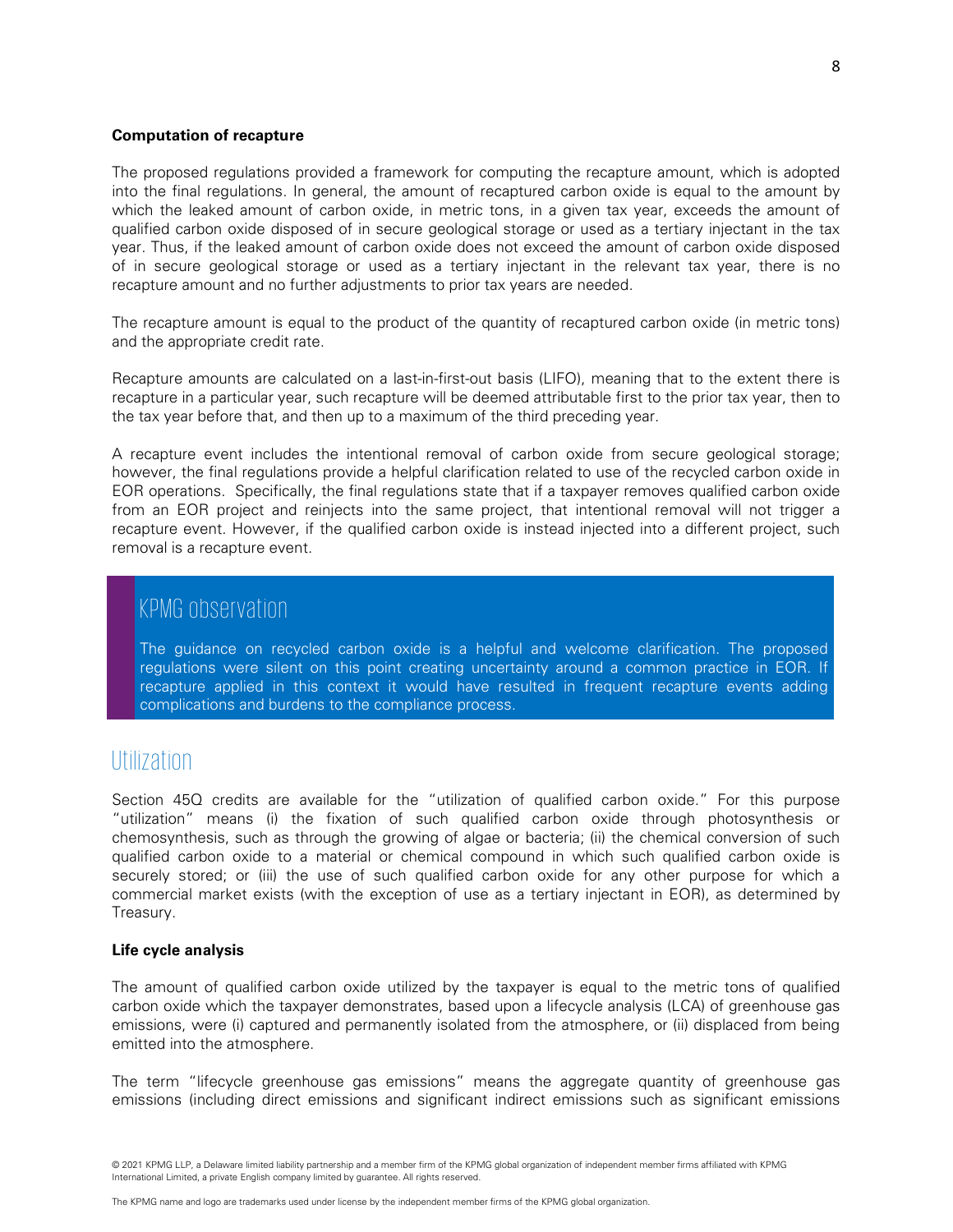from land use changes), related to the full product lifecycle, including all stages of product and feedstock production and distribution, from feedstock generation or extraction through the distribution and delivery and use of the finished product to the ultimate consumer, when the mass values for all greenhouse gases are adjusted to account for their relative global warming potential.

Commenters requested clarity on the basis on which section 45Q credits could be claimed. It was suggested by some that because the LCA provides an analysis of overall greenhouse gas reduction achieved by a product or process that the credit could be based on utilization of both carbon oxide and non-carbon oxide greenhouse gases.

The final regulations reject this approach as contrary to the statute. The final regulations state that the section 45Q credit is based only on qualified carbon oxide captured and utilized.

## KPMG observation

There is still some uncertainty on how to use the measurements and outputs of the LCA and the regulations do not provide examples. As these projects ramp up and experience with LCAs increases, expect additional questions and ultimately additional guidance.

#### **Submission process**

The proposed regulations provided a high-level framework for LCA preparation and submission and approval, including requiring taxpayers to submit LCAs to the IRS and Department of Energy (DOE) prior to claiming section 45Q credits.

Consistent with the proposed regulations, the final regulations continue to require a taxpayer to submit an LCA report to the IRS and the DOE prior to claiming credits. The LCA will be subject to a technical review by the DOE, and the IRS, in consultation with the DOE and the EPA, will determine whether to approve the LCA. The final regulations decline to provide more detail on the process, such as how long a review will take, and note that additional guidance will be needed.

## KPMG observation

The timing of the review will matter. Although the final regulations did not adopt this suggestion, many commenters requested the ability to claim the credits while the IRS and DOE review is pending, noting that an uncertain delay could create problems with tax return filing deadlines.

#### **Definition of commercial market**

As noted above, the statute provides a catch-all category for claiming the credit for utilization for any other purpose for which a commercial market exists; however, the proposed regulations did not describe or define what a commercial market is for this purpose. Commenters requested explicit inclusion of various industries such as fuels, food and beverage, and all developing technologies.

The final regulations provide only a very broad definition of commercial market and do not provide a list of categories. The final regulations do, however, include a requirement for a taxpayer to submit a statement attached to its Form 8933 substantiating that a commercial market exists for its particular product, process, or service. The final regulations further indicate that updated instructions to the form or additional guidance would provide more detail.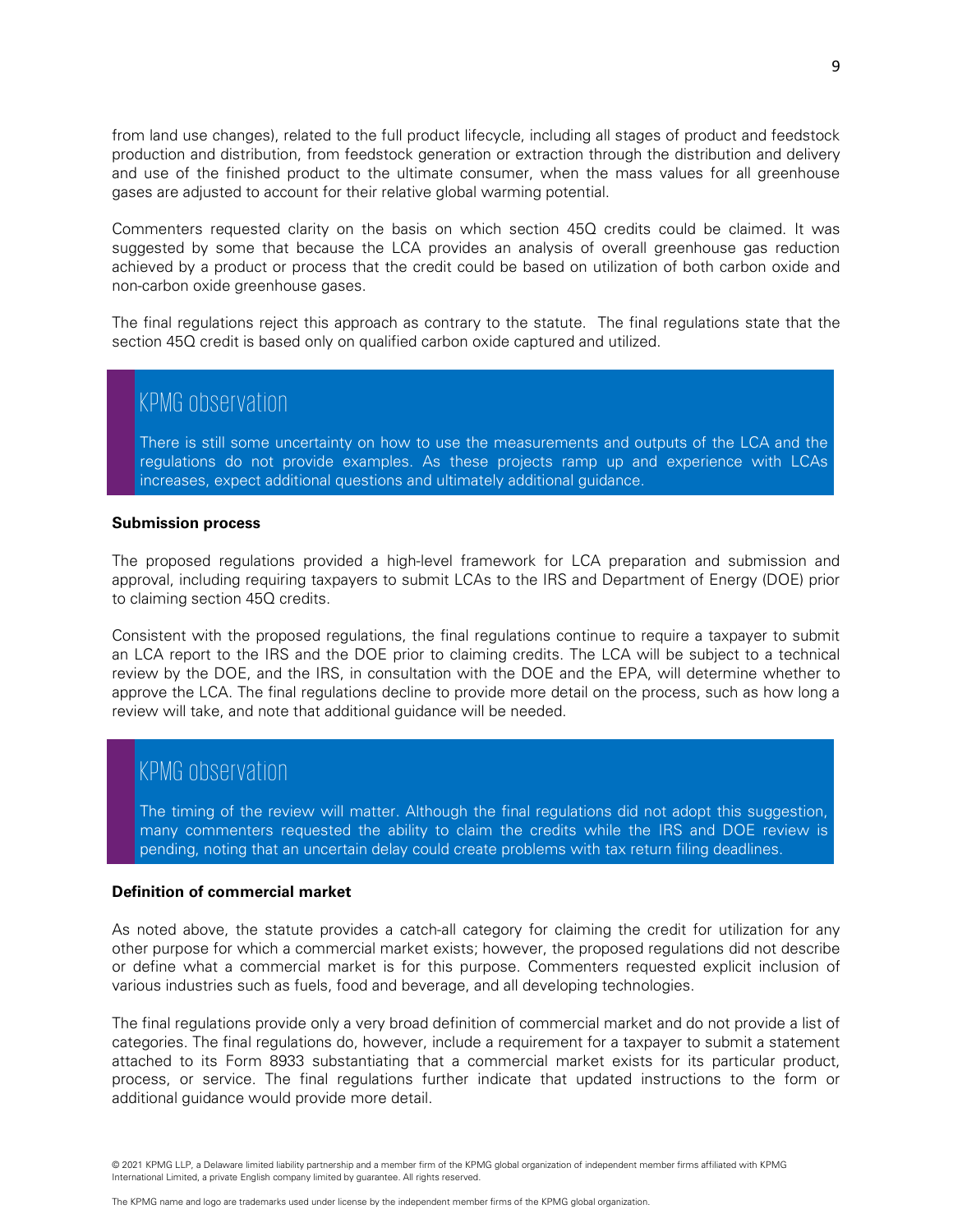# <span id="page-10-0"></span>Effective date and applicability

The final regulations apply to tax years beginning on or after January 13, 2021. Taxpayers may choose to apply the final regulations before then, provided they are applied in their entirety and consistently for tax years beginning after January 1, 2018, and before January 13, 2021

# <span id="page-10-1"></span>Summary and what's next

The final regulations provide welcome and thorough rules related to section 45Q. Treasury and IRS made many helpful clarifications and modifications, including aggregation rules and a shorter recapture period. Hopefully, the final regulations will provide enough certainty to help move projects forward. That said, there are still open questions, particularly in the utilization context. Additionally, it is not yet clear that the traditional tax equity investor market has become comfortable with section 45Q investments, but these final regulations, including the shortened recapture period, are certainly a helpful step forward.

Finally, there have been recent legislative proposals to modify the section 45Q credit, including adding a direct pay option, so it will be necessary to keep an eye on a new Congress and new administration for legislative and administrative developments in this space.